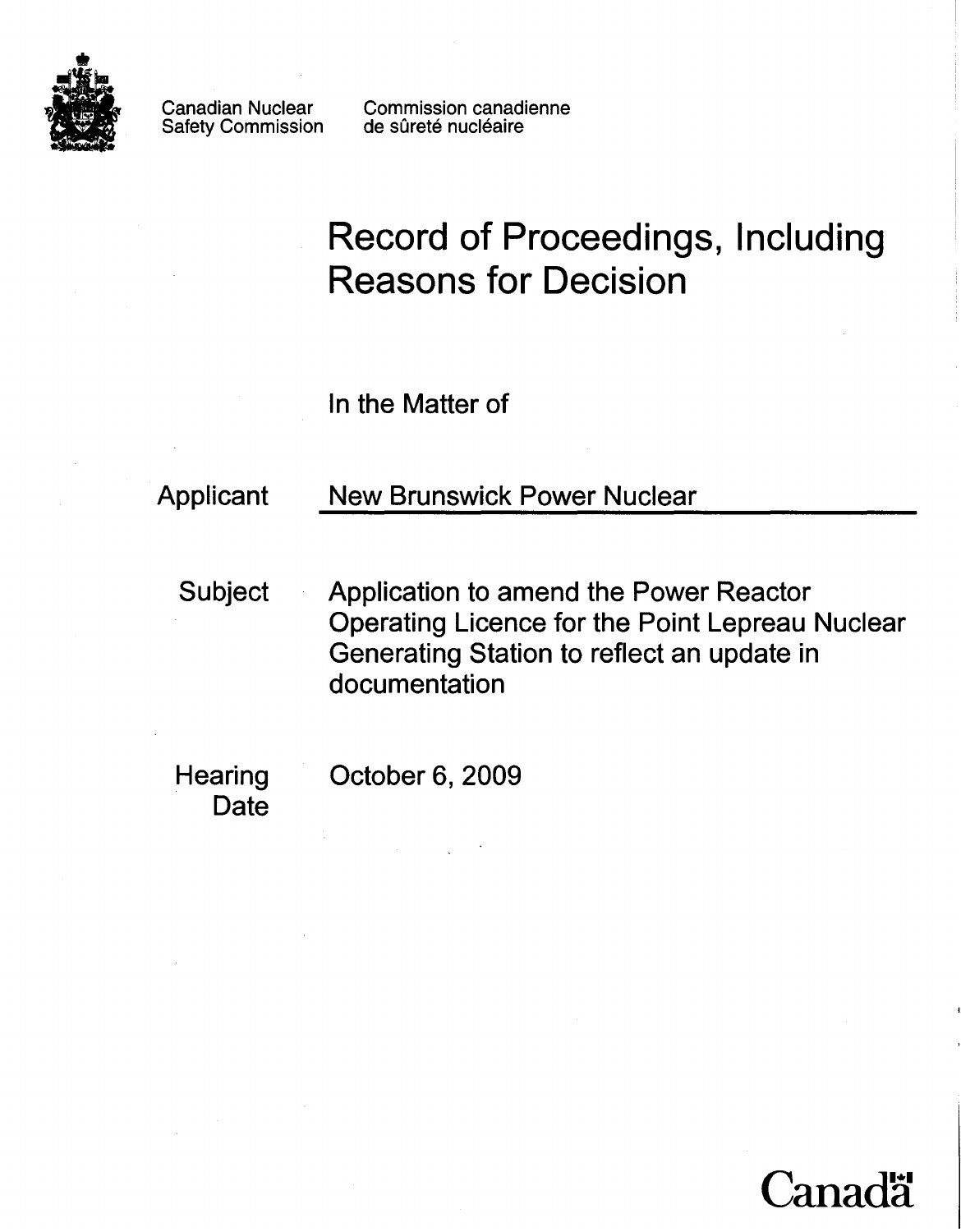# **RECORD OF PROCEEDINGS**

| Applicant:                                | <b>New Brunswick Power Nuclear</b>                                                                                                                    |
|-------------------------------------------|-------------------------------------------------------------------------------------------------------------------------------------------------------|
| Address/Location:                         | P.O. Box 600, Lepreau, NB E5J 2S6                                                                                                                     |
| Purpose:                                  | Application to amend the Power Reactor Operating Licence for the<br>Point Lepreau Nuclear Generating Station to reflect an update in<br>documentation |
| Applications received:                    | July 29, 2009                                                                                                                                         |
| Date of hearing:                          | October 6, 2009                                                                                                                                       |
| Location:                                 | Canadian Nuclear Safety Commission (CNSC) 280 Slater St.,<br>Ottawa, Ontario                                                                          |
| Members present:                          | M. Binder, Chair                                                                                                                                      |
| Secretary:<br><b>Recording Secretary:</b> | K. McGee<br>P. Reinhardt                                                                                                                              |

 **Licences:** amended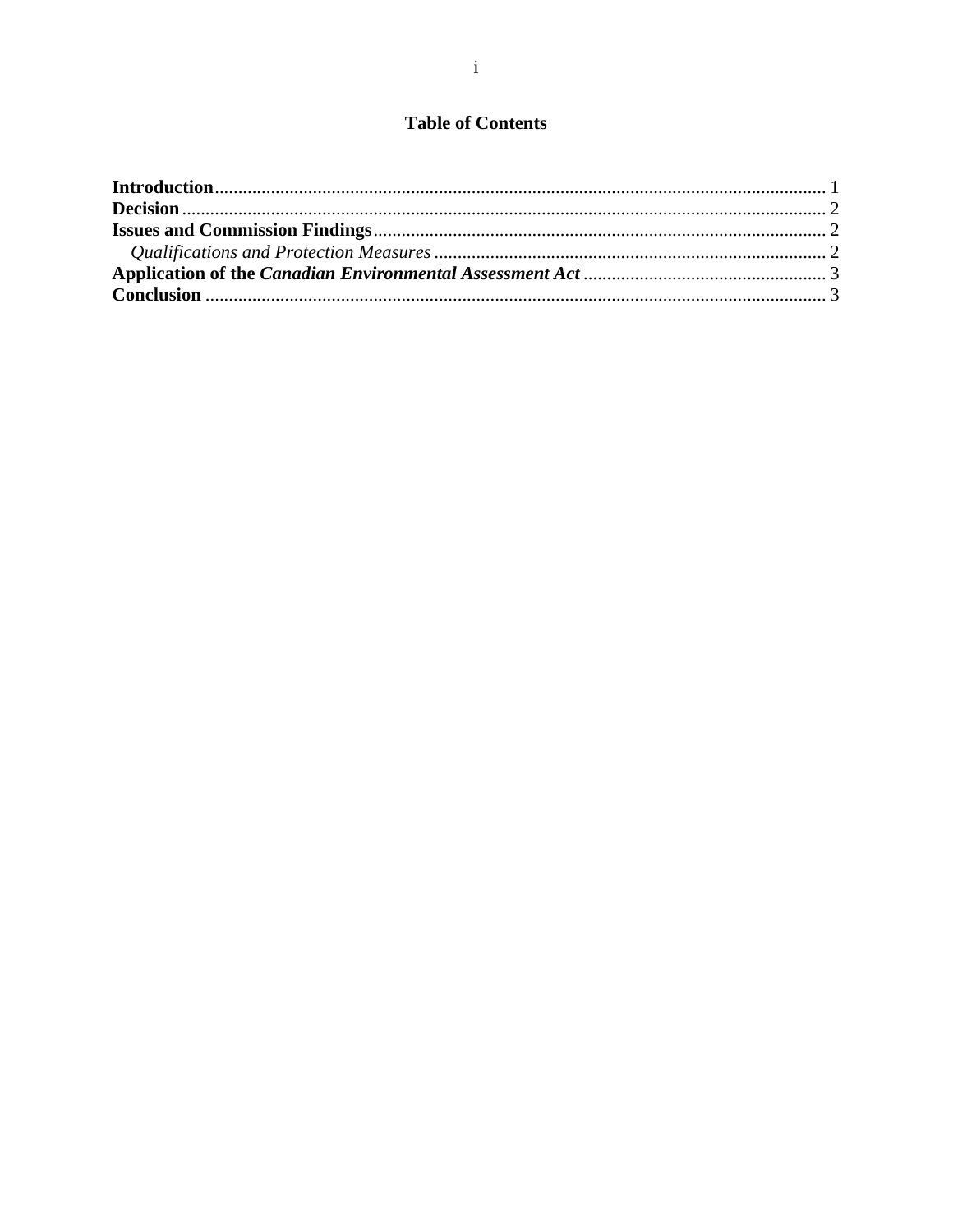# **Introduction**

- <span id="page-3-0"></span>1. New Brunswick Power Nuclear (NBPN) has applied to the Canadian Nuclear Safety Commission<sup>[1](#page-3-1)</sup> (CNSC) for an amendment to the Point Lepreau Nuclear Generating Station (PLNGS) Power Reactor Operating Licence (PROL). Point Lepreau NGS is located on the Lepreau Peninsula in New Brunswick. The current licence is PROL 17.09/2011.
- 2. NBPN is seeking CNSC's approval to implement an updated version (Revision 2) of the CNSC document "*Requirements for the Requalification Testing of Certified Shift Personnel at Canadian Power Plants*" dated May 01, 2009.

# **Issue**

- 3. In considering the application, the Commission was required to decide, pursuant to subsection [2](#page-3-2)4(4) of the *Nuclear Safety and Control Act*<sup>2</sup> (NSCA):
	- a) if NBPN is qualified to carry on the activity that the amended licence would authorize; and
	- b) if in carrying on that activity, NBPN would make adequate provision for the protection of the environment, the health and safety of persons and the maintenance of national security and measures required to implement international obligations to which Canada has agreed.

# Hearing

4. Pursuant to section 22 of the NSCA, the President of the Commission established a Panel of the Commission to review the application. The Commission, in making its decision, considered information presented for a hearing held on October 6, 2009 in Ottawa, Ontario. The hearing was conducted in accordance with the Canadian Nuclear Safety Commission Rules of Procedure<sup>[3](#page-3-3)</sup>. During the hearing, the Commission considered written submissions from CNSC staff (CMD 09-H123) and NBPN (CMD 09-H123.1).

<u>.</u>

<span id="page-3-1"></span><sup>&</sup>lt;sup>1</sup> The *Canadian Nuclear Safety Commission* is referred to as the "CNSC" when referring to the organization and its staff in general, and as the "Commission" when referring to the tribunal component.

<span id="page-3-2"></span> $2$  S.C. 1997, c. 9.

<span id="page-3-3"></span> $3$  S.O.R./2000-211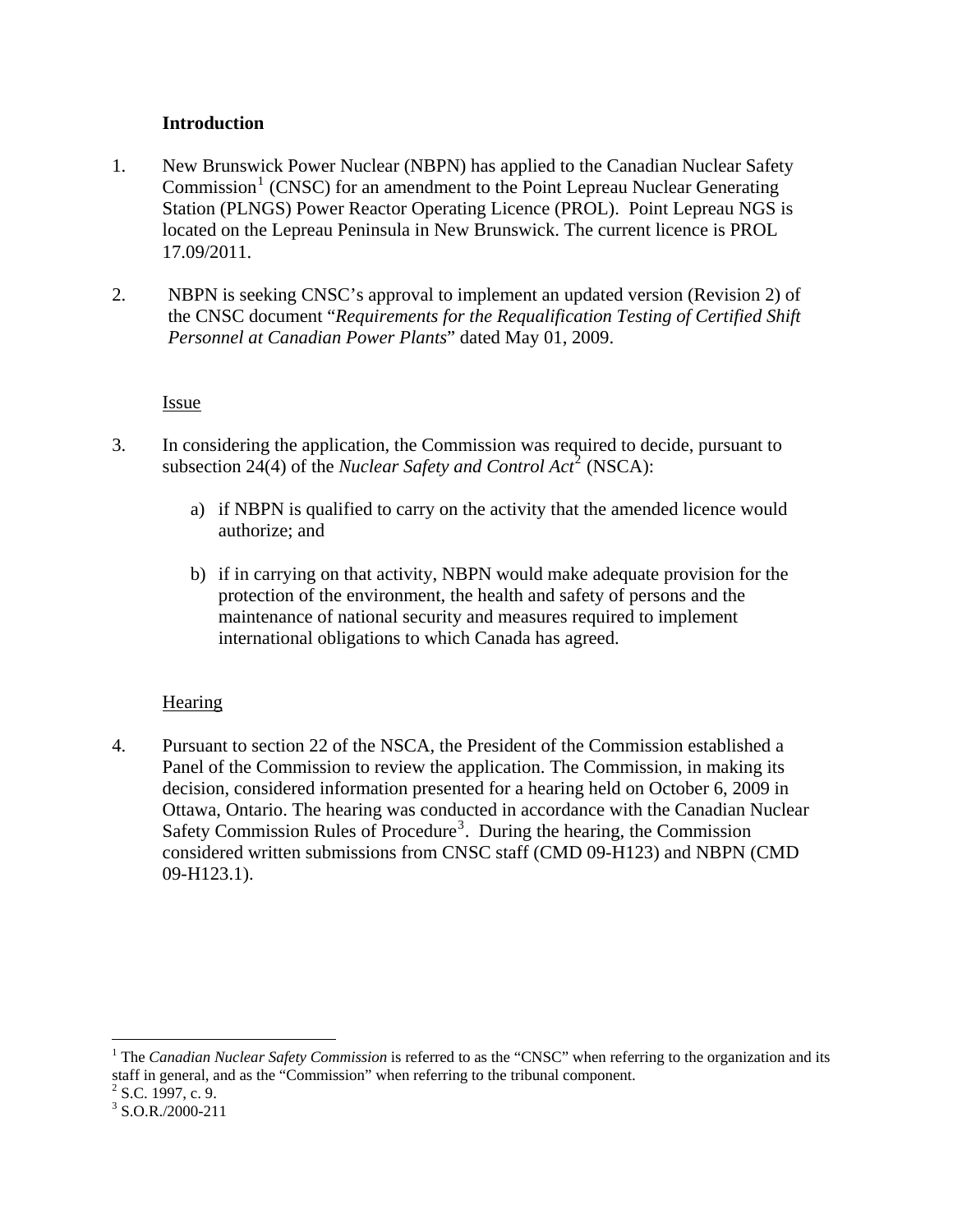#### **Decision**

<span id="page-4-0"></span>5. Based on its consideration of the matter, as described in more detail in the following sections of this *Record of Proceedings*, the Commission concludes that NBPN is qualified to carry on the activities that the amended licence will authorize. The Commission is also satisfied that NBPN, in carrying on these activities, will make adequate provision for the protection of the environment, the health and safety of persons and the maintenance of national security and measures required to implement international obligations to which Canada has agreed. Therefore,

> the Commission, pursuant to section 24 of the *Nuclear Safety and Control Act*, amends Power Reactor Operating Licence 17.09/2011 issued to New Brunswick Power Nuclear for its Point Lepreau Nuclear Generating Station. The amended licence, 17.10/2011, remains valid until June 30, 2011.

6. The Commission includes in the amended licence the revisions as recommended by CNSC staff in CMD 09-H123.

#### **Issues and Commission Findings**

7. In making its licensing decisions, the Commission considered a number of issues relating to NBPN's qualification to carry out the proposed activities and the impact of the proposed changes on measures for protecting the environment, the health and safety of persons, national security and international obligations to which Canada has agreed.

#### *Qualifications and Protection Measures*

- 8. CNSC staff has reviewed information in support of NBPN's application to reference *Requirements for the Requalification Testing of Certified Shift Personnel at Nuclear Power Plants*, Revision 2, in the Point Lepreau PROL.
- 9. CNSC staff confirmed that a transition period to implement Revision 2 would not be required provided the implementation is effective immediately after the licence amendment approval by the Commission.
- 10. CNSC staff also confirmed that NBPN will need to maintain Appendix F in the PROL in order that requalification tests completed in accordance with Revision 1 prior to the effective date of the amended licence may also be deemed to meet the requirements under Revision 2.
- 11. CNSC staff has not identified any issues related to the incorporation of Revision 2 into the NBPN PROL, therefore it considers acceptable that this more recent Revision of "*Requirements for the Requalification Testing of Certified Shift Personnel at Canadian Power Plants*", dated May 01, 2009, be included into NBPN PROL.